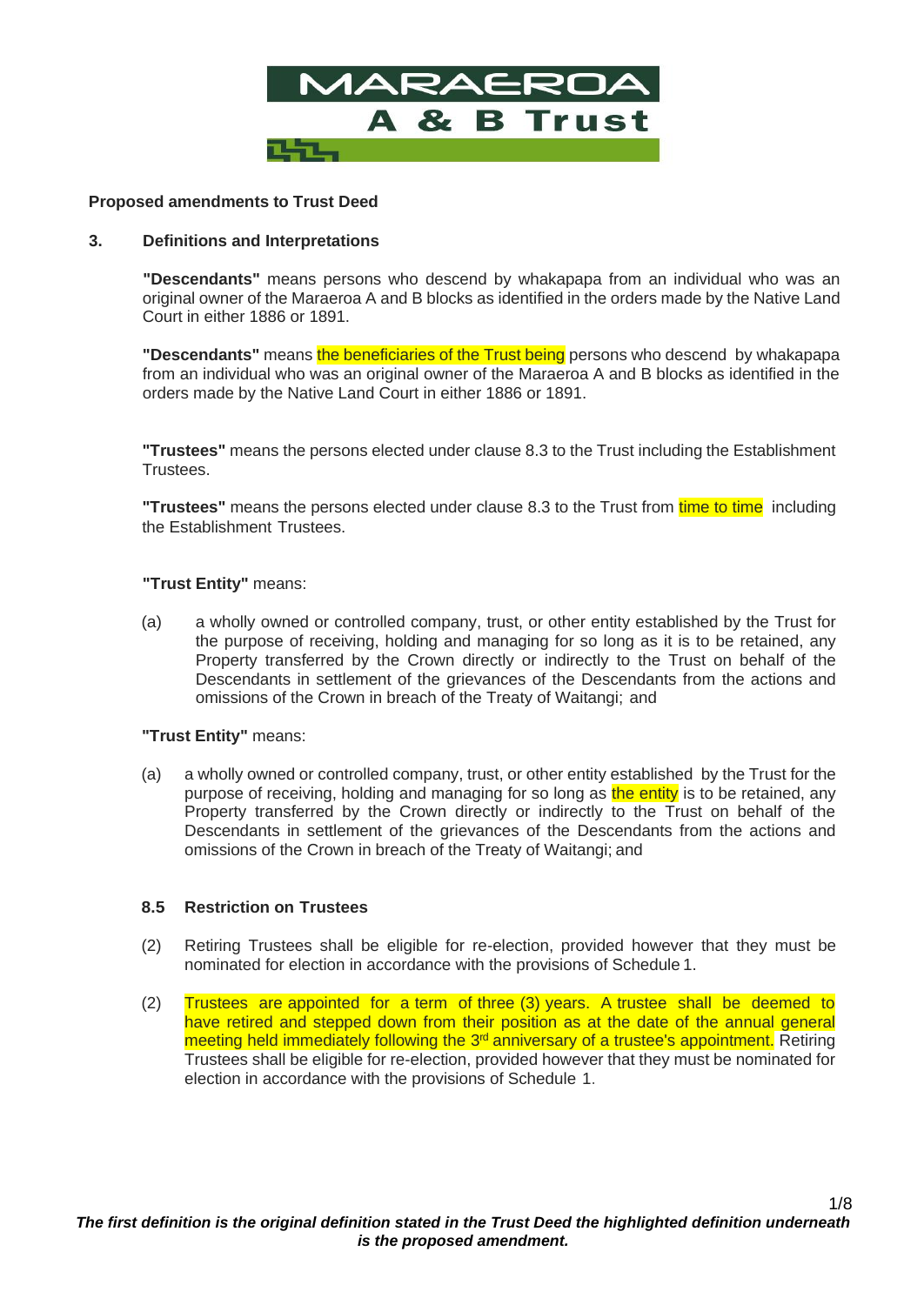

# **8.6 Vacancy of Trustee**

If a Trustee:

- (a) resigns or retires by one month's written notice to the other Trustees and the Secretary;
- (b) dies;
- (c) fails to attend more than three (3) consecutive Meetings without good reason or notice to the Chairperson;
- (d) ceases to reside within New Zealand; or
- (e) is removed from office under clause 8.7;

the Trustee's position shall be deemed to be vacant and a new Trustee shall be elected in accordance with the relevant provisions of Schedule 1.

#### **8.6 Vacancy of Trustee**

If a Trustee:

- (f) resigns or retires by one month's written notice to the other Trustees and the Secretary;
- (g) dies;
- (h) fails to attend more than three (3) consecutive Meetings without good reason or notice to the Chairperson;
- (i) ceases to reside within New Zealand; or
- 0) is removed from office under clause 8.7;

the Trustee's position shall be deemed to be vacant and an Interim Trustee may be appointed pursuant to clause 8.2(a) or a new Trustee may be elected in accordance with the relevant provisions of Schedule 1, as the case may be.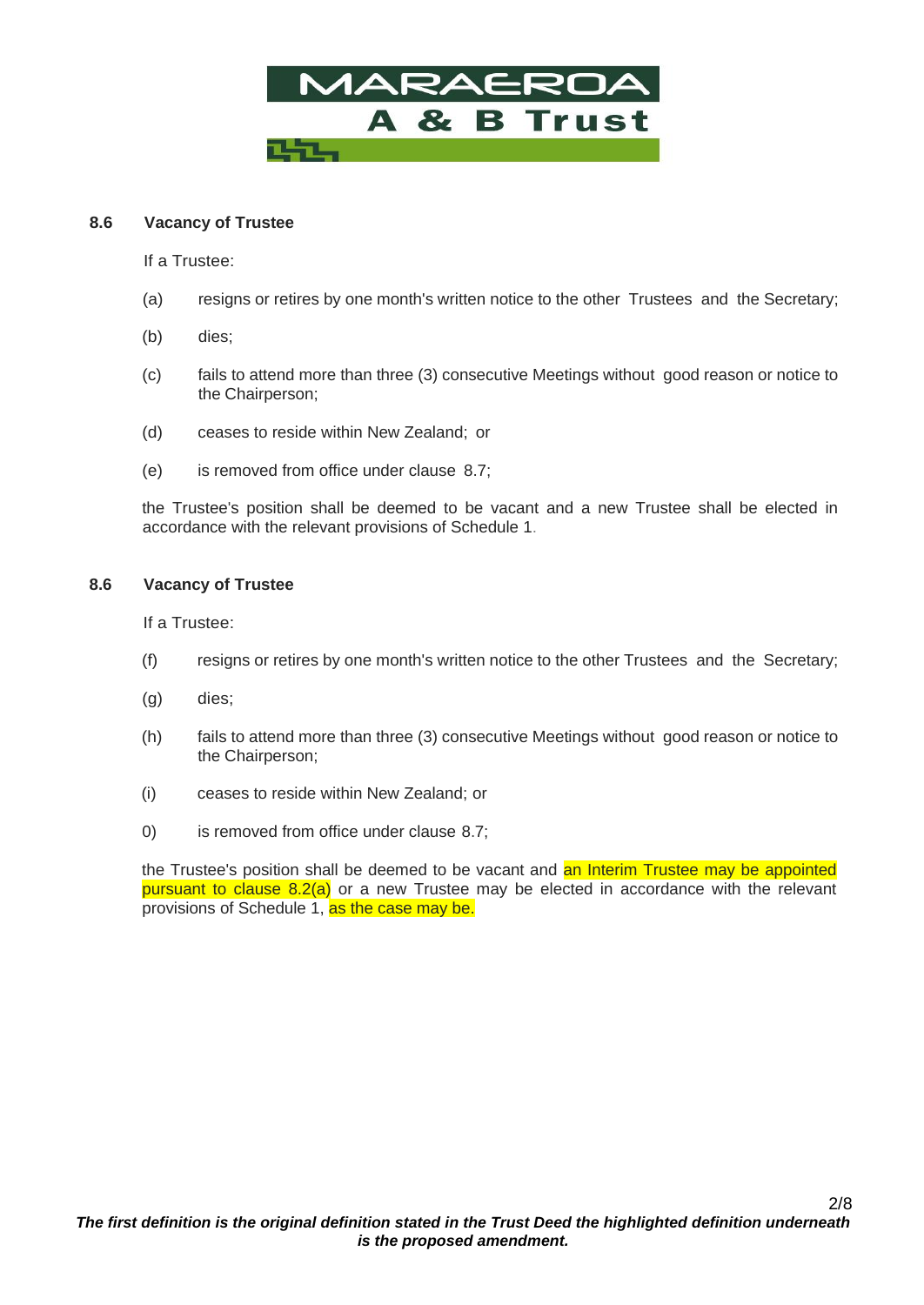

# **14.3 Control of Trust Entities**

- (1) The Trust shall have and retain the power to appoint and remove the Board Members as the case may be of any Trust Entity.
- (2) The Trust shall require that any Board Members appointed by or at the direction of the Trust to any Trust Entity do not act in a manner which brings or is likely to bring the Descendants, the Trust or any Trust Entity into disrepute.
- (3) Subject to clause 14.3(4) where provided for in the constitution of any Trust Entity, the Trust may appoint up to two Trustees as Board Members of the Trust Entity provided however that at no time may Trustees comprise more than 30% of the total number of Board Members of any Trust Entity.
- (4) During the Establishment Period the Committee of Management for the Maraeroa A and B Incorporation shall comprise of the Establishment Trustees.
- (5) A Board Member of any Trust Entity shall only be appointed if that person has the particular skills and expertise that are required of a Board Member of the Trust Entity to which the appointment relates and bearing in mind the activities that the relevant Trust Entity undertakes or is likely to undertake in the future and the mix of skills and expertise that is required on the relevant board of that Trust Entity.
- (6) The Trust shall procure that any constitutional document of any Trust Entity is consistent with this Deed and in particular, shall include provisions dealing with Major Transactions in accordance with this Deed.

#### **14.3.1 Control of Trust Entities**

- (1) The Trust shall have and retain the power to appoint and remove the Board Members as the case may be of any Trust Entity.
- (2) The Trust shall require that any Board Members appointed by or at the direction of the Trust to any Trust Entity do not act in a manner which brings or is likely to bring the Descendants, the Trust or any Trust Entity into disrepute.
- (3) During the Establishment Period the Committee of Management for the Maraeroa A and B Incorporation shall comprise of the Establishment Trustees.
- (4) Subject to clause 14.3(3) where provided for in the constitution of any Trust Entity, the Trust may continue to appoint all or any Trustees as Board Members of the Trust Entity beyond the Establishment Period subject to those Trustees meeting the requirements of clause 14.3(5).
- (5) Any Board Member of any Trust Entity may be appointed if that person has the particular skills and expertise that are required of a Board Member of the Trust Entity to which the appointment relates and bearing in mind the activities that the relevant Trust Entity undertakes or is likely to undertake in the future and the mix of skills and expertise that is required on the relevant board of that Trust Entity.
- (6) The Trust shall procure that any constitutional document of any Trust Entity is consistent with this Deed and in particular, shall include provisions dealing with Major Transactions in accordance with this Deed.

3/8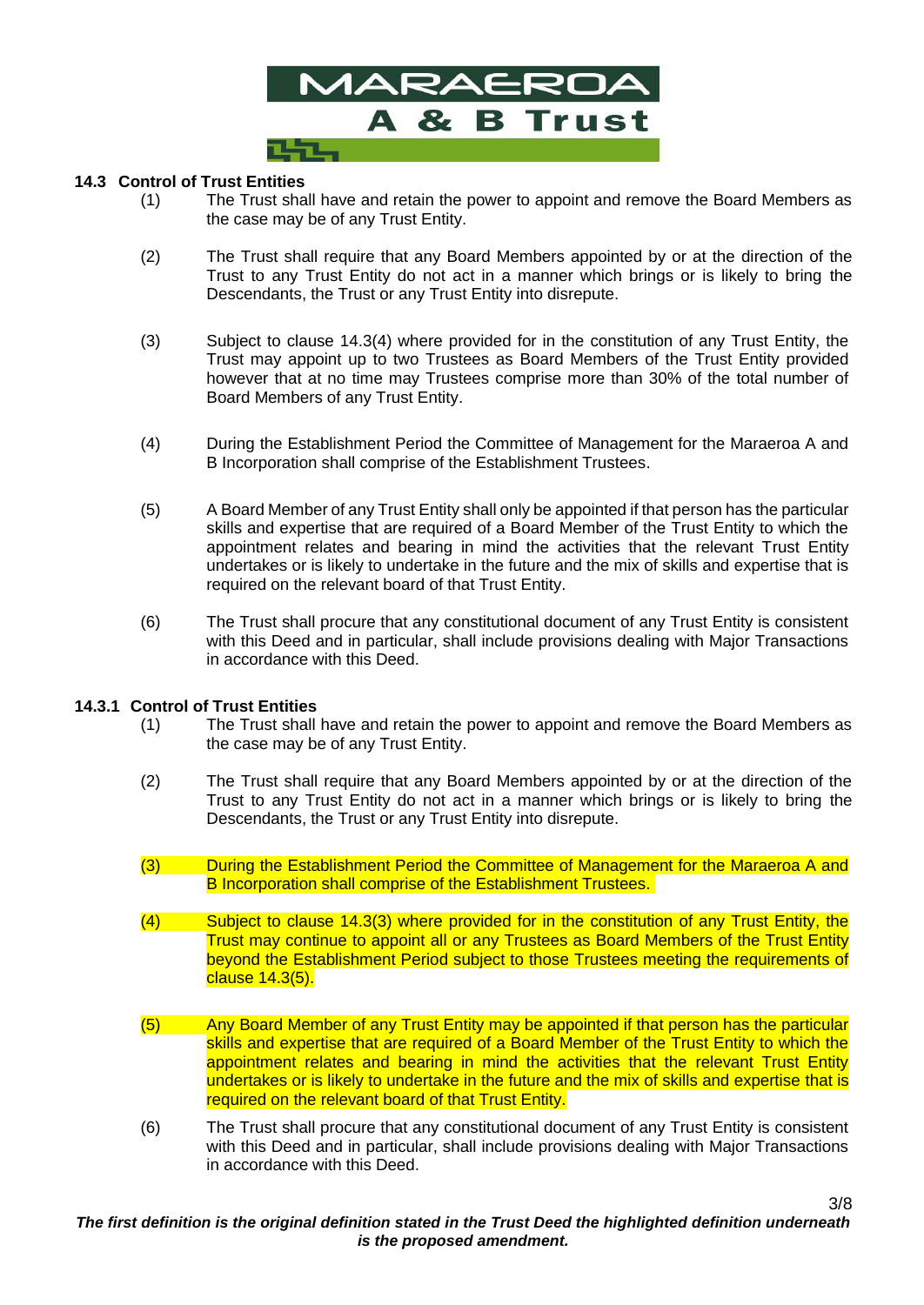

# **SCHEDULE 1: ELECTION AND REMOVAL OF TRUSTEES**

### **1.4 Election at Special General Meeting**

Subject to paragraph 1.5, the Trust must call a Special General Meeting for the purpose of holding an election if:

(a) …

# **1.4 Election at Special General Meeting**

If the trustees elect not to appoint Interim Trustees under clause 8.2, then subject to paragraph 1.5, the Trust must call a Special General Meeting for the purpose of holding an election if:

(a) …

#### **2.2 Trustees may be Board Members**

- (a) Subject to paragraph 2.2(b), where provided for in the constitution of any Trust Entity, the Trust may in accordance with clause 14.3 of this Deed, appoint up to two Trustees as Board Members of the Trust Entity provided however that at no time may Trustees comprise more than 30% of the total number of the Board members of any Trust Entity.
- (b) During the Establishment Period the Committee of Management for the Maraeroa A and B Incorporation shall comprise the Trustees.

#### **2.2 Trustees may be BoardMembers**

- (a) During the Establishment Period the Committee of Management for the Maraeroa A and B Incorporation shall comprise the Trustees.
- (b) Following the Establishment Period the Trust may continue to appoint any Trustees as Board Members of the Trust Entity.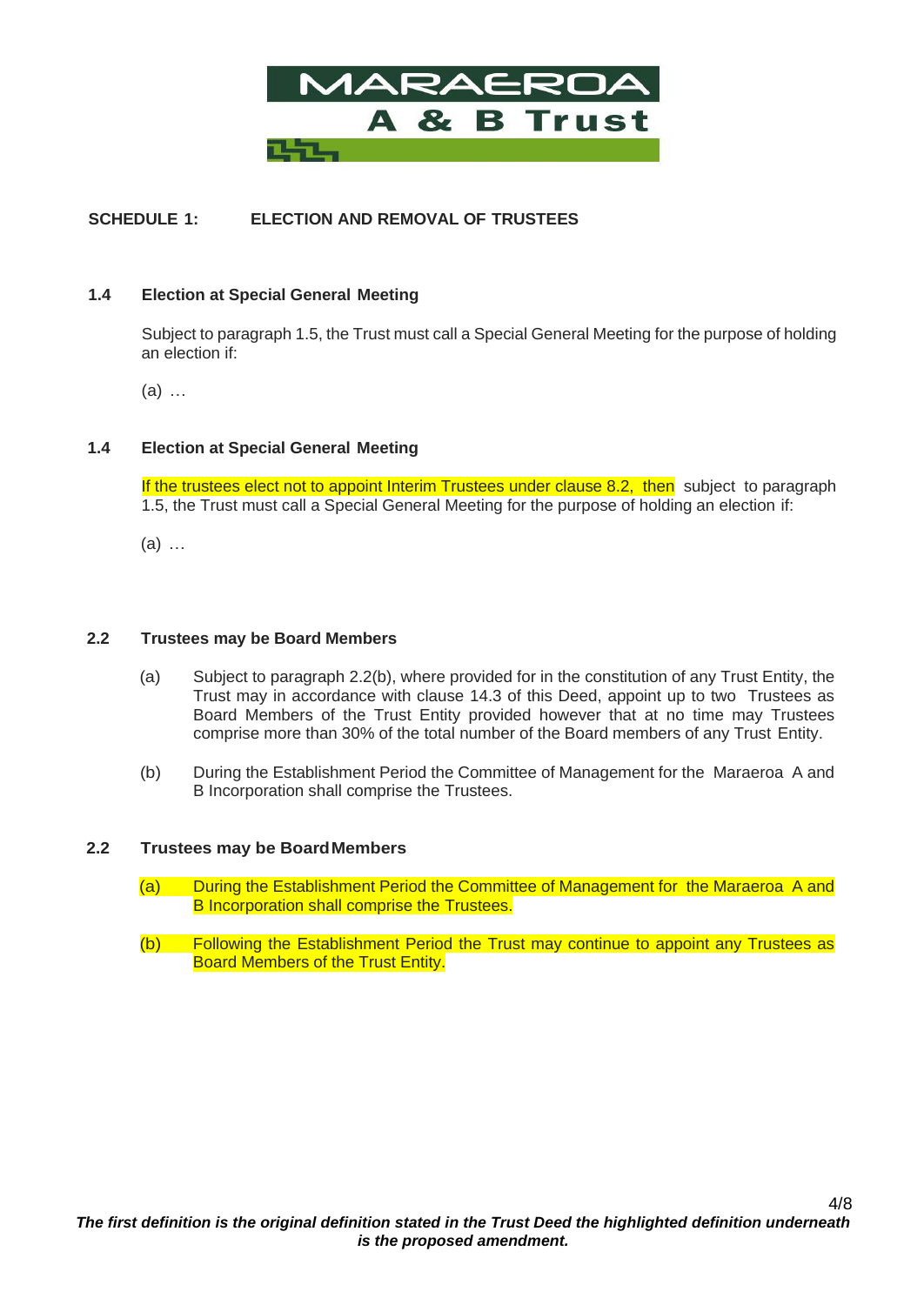

# **3.1 Voting**

- (a) Every election of Trustees after the date of this Deed shall be by way of postal ballot of Adult Registered Descendants with votes to be cast on an Election Voting Paper and:
	- (i) received by the Returning Officer on or before any notified date by which completed Election Voting Papers are to be received by the Returning Officer at the Registered Office; or
	- (ii) cast at the relevant Annual General Meeting or Special General Meeting.

# **3.1 Voting**

- (a) Every election of Trustees after the date of this Deed shall be by way of a ballot of Adult Registered Descendants with votes to be cast on an Election Voting Paper and:
	- (i) received by the Returning Officer on or before any notified date by which completed Election Voting Papers are to be received by the Returning Officer at the Registered Office; or
	- (ii) cast at the relevant Annual General Meeting or Special General Meeting.

#### **3.3 Notice Calling for Nominations**

At least 60 Calendar Days before the date of an Annual General Meeting or Special General Meeting at which an election will be held, the Trust will give Public Notice of:

… (c) the date by which nominations in writing for the new Trustees are to be received from Adult Registered Descendants by the Secretary at the Registered Office, such date to be no earlier than 14 Calendar Days and no later than 21 Calendar Days after the date of the Public Notice.

#### **3.3 Notice Calling for Nominations**

…

At least 28 Calendar Days before the date of an Annual General Meeting or Special General Meeting at which an election will be held, the Trust will give Public Notice of:

(c) the date by which nominations in writing for the new Trustees are to be received from Adult Registered Descendants by the Secretary at the Registered Office, such date to be no earlier than 14 Calendar Days and no later than 12 Calendar Days after the date of the Public Notice.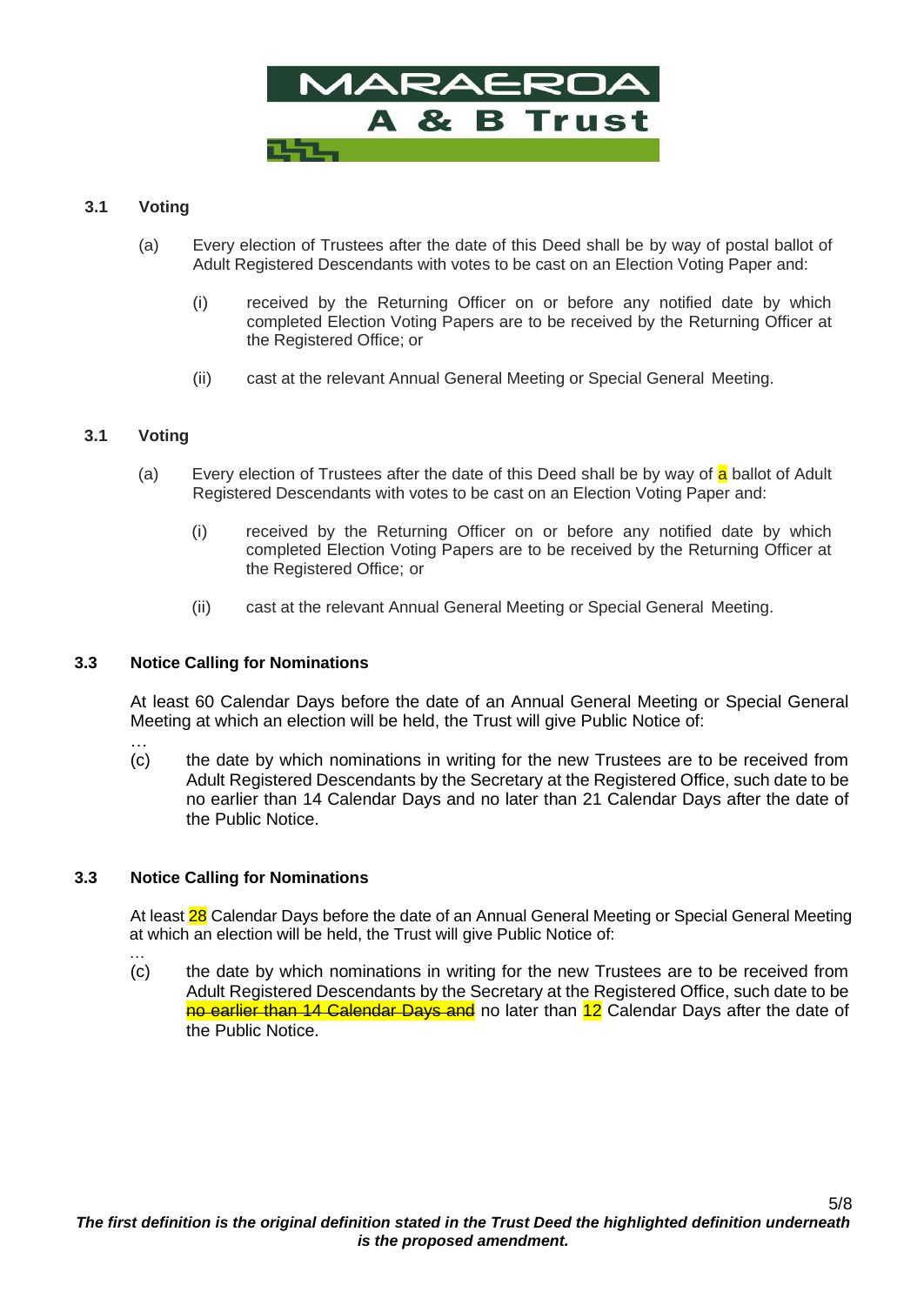

# **3.5 Withdrawal of Nomination**

- (a) A Nominee may withdraw his or her nomination by notice in writing to the Secretary signed by the Nominee.
- (b) If the Secretary receives notice of the withdrawal of a nomination:
	- (i) after Public Notice of the Nominees has been given; and
	- (ii) Election Voting Papers have been sent to Adult Registered Descendants under paragraph 3.7; and
	- (iii) no more than 14 Calendar Days before the date of the Annual General Meeting or Special General Meeting at which the election is to be held;

the Secretary will forthwith give Public Notice notifying the withdrawal of the Nominee and confirming the Nominees who remain.

(c) If the withdrawing Nominee was the sole Nominee in terms of paragraph 3.6, the Trust must within 21 Calendar Days after receiving notice of the withdrawal of the nomination give Public Notice calling for a Special General Meeting for the purpose of holding an election.

#### **3.5 Withdrawal of Nomination**

(a) A Nominee may withdraw his or her nomination by notice in writing to the Secretary signed by the Nominee.

 $(b)$  If the Secretary receives notice of the withdrawal of a nomination:

(iv) after Public Notice of the Nominees has been given; and

- **Election Voting Papers have been sent to Adult Registered Descendants under** paragraph 3.7; and
- (vi) no more than 14 Calendar Days before the date of the Annual General Meeting or Special General Meeting at which the election is to be held;

the Secretary will forthwith give Public Notice notifying the withdrawal of the Nominee and confirming the Nominees who remain.

(c) If the withdrawing Nominee was the sole Nominee in terms of paragraph 3.6, and the Trust shall, if required to comply with the provisions of this Trust Deed, within 14 Calendar Days after receiving notice of the withdrawal of the nomination give Public Notice calling for a Special General Meeting for the purpose of holding an election.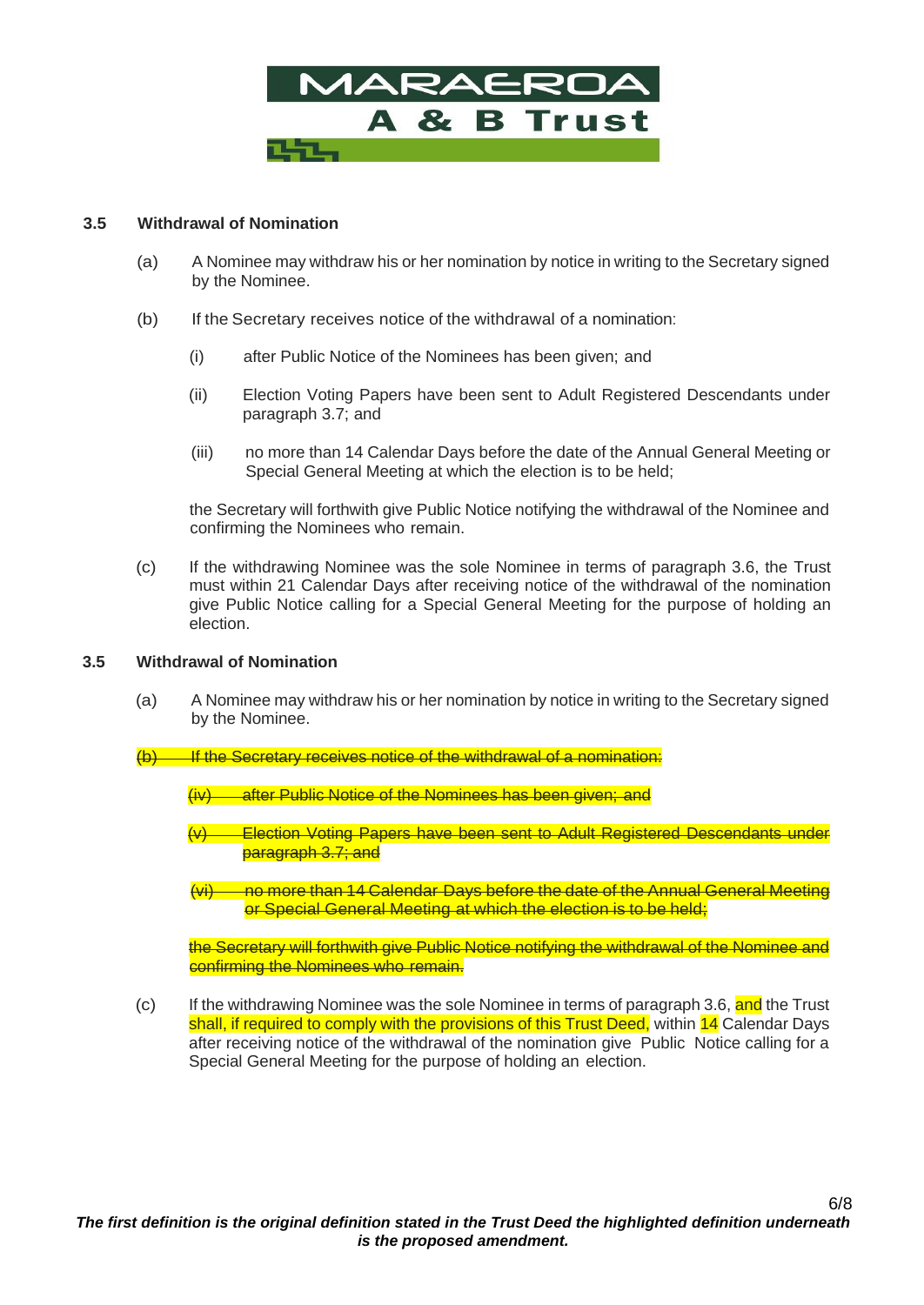

### **3.7 Notice of Elections**

- (a) At least 21 Calendar Days before the date of an Annual General Meeting or Special General Meeting at which an election will be held, the Trust will give Public Notice of: …
- (b) At least 21 Calendar Days before the date of an Annual General Meeting or Special General Meeting at which an election will be held, the Trust shall send to all Adult Registered Descendants notice in writing of:
- (c) Any Adult Descendant, not being a Registered Descendant, may make a written request, which must be received by the Secretary no later than 21 Calendar Days after the date of the Public Notice under paragraph 3.3, for a written notice containing the information required under paragraph 3.7(b), provided however that:
	- (i) the Secretary shall send the requested written notice to the Adult Descendant within seven (7) Calendar Days of receiving the request, but the 21 Calendar Day notice period specified in paragraph 3.7(b) shall have no application;

# **3.7 Notice of Elections**

- (a) At least  $14$  Calendar Days before the date of an Annual General Meeting or Special General Meeting at which an election will be held, the Trust will give Public Notice of: …
- (b) At least  $14$  Calendar Days before the date of an Annual General Meeting or Special General Meeting at which an election will be held, the Trust shall send to all Adult Registered Descendants notice in writing of:
- (c) Any Adult Descendant, not being a Registered Descendant, may make a written request, which must be received by the Secretary no later than  $\overline{7}$  Calendar Days after the date of the Public Notice under paragraph 3.3, for a written notice containing the information required under paragraph 3.7(b), provided however that:
	- (i) the Secretary shall send the requested written notice to the Adult Descendant within two (2) Calendar Days of receiving the request, but the  $14$  Calendar Day notice period specified in paragraph 3.7(b) shall have no application;